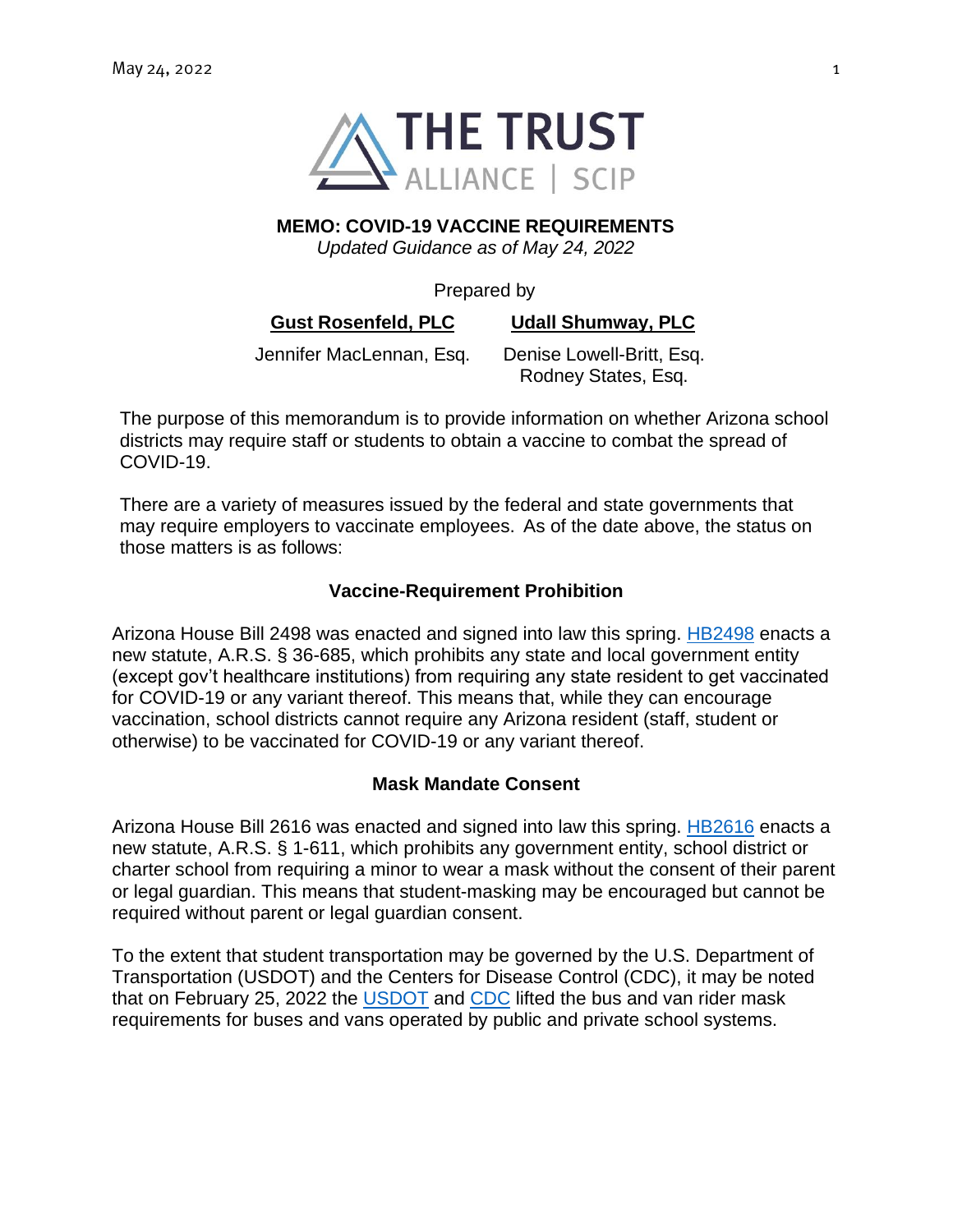# **State Emergency Declaration Lifted**

On March 30, 2022, Governor Ducey [lifted](https://azgovernor.gov/sites/default/files/termination_of_emergency-covid-19.pdf) the Arizona COVID-19 Emergency Declaration and thereby terminated the COVID-19 state of emergency (originally declared Mar. 11, 2020).

*The focus of this general guidance addresses whether a school district can require its own employees or students to be vaccinated. Given the ever-changing landscape relating to vaccine mandates (e.g. Executive Orders, federal and state law and regulations and litigation), we urge any school district considering the adoption of a vaccine mandate to consult with legal counsel prior to taking final action.*

# **OTHER FEDERAL GUIDANCE RE: ADA & EEO**

The federal government has issued limited guidance relative to the Americans with Disabilities Act (ADA) and other equal employment opportunity (EEO) laws as summarized below.

Since December 16, 2020, the Equal Employment Opportunity Commission (EEOC) periodically updates its guidance document, entitled, [What You Should Know About](https://www.eeoc.gov/wysk/what-you-should-know-about-covid-19-and-ada-rehabilitation-act-and-other-eeo-laws?utm_content&utm_medium=email&utm_name&utm_source=govdelivery&utm_term)  [COVID-19](https://www.eeoc.gov/wysk/what-you-should-know-about-covid-19-and-ada-rehabilitation-act-and-other-eeo-laws?utm_content&utm_medium=email&utm_name&utm_source=govdelivery&utm_term) [and ADA, the Rehabilitation Act and Other EEO Laws](https://www.eeoc.gov/wysk/what-you-should-know-about-covid-19-and-ada-rehabilitation-act-and-other-eeo-laws?utm_content&utm_medium=email&utm_name&utm_source=govdelivery&utm_term) (*most recently updated on 3/14/2022*), including **Section K**, which provides guidance on vaccinations in the workplace. This guidance document includes reference to the updated EEOC guidance. The full content of the updated section K is provided at the [end of this memo.](#page-5-0) The full document may be accessed at: [https://www.eeoc.gov/wysk/what-you-should-know-about-covid-19-and-ada](https://www.eeoc.gov/wysk/what-you-should-know-about-covid-19-and-ada-rehabilitation-act-and-other-eeo-laws?utm_content&utm_medium=email&utm_name&utm_source=govdelivery&utm_term)[rehabilitation-act-and-other-eeo](https://www.eeoc.gov/wysk/what-you-should-know-about-covid-19-and-ada-rehabilitation-act-and-other-eeo-laws?utm_content&utm_medium=email&utm_name&utm_source=govdelivery&utm_term)[laws?utm\\_content&utm\\_medium=email&utm\\_name&utm\\_source=govdelivery&utm\\_t](https://www.eeoc.gov/wysk/what-you-should-know-about-covid-19-and-ada-rehabilitation-act-and-other-eeo-laws?utm_content&utm_medium=email&utm_name&utm_source=govdelivery&utm_term)

[erm.](https://www.eeoc.gov/wysk/what-you-should-know-about-covid-19-and-ada-rehabilitation-act-and-other-eeo-laws?utm_content&utm_medium=email&utm_name&utm_source=govdelivery&utm_term)

Employers should also note that the updated EEOC guidance now includes **Section L** (providing guidance on Title VII and religious objections to vaccine mandates), **Section M** (guidance on Retaliation of Interference) and **Section N** (guidance regarding COVID-19 and the definition of "Disability" under the ADA).

#### **SUMMARY**

Employees: School districts may not require Arizona-resident employees to be vaccinated against COVID-19 as a condition of on-site work. Non-resident employees, if any, may be required to be vaccinated subject to exemptions required by state and/or federal law.

Students: The most conservative course of action is to seek guidance from ADHS prior to requiring proof of immunization from students attending school for in-person,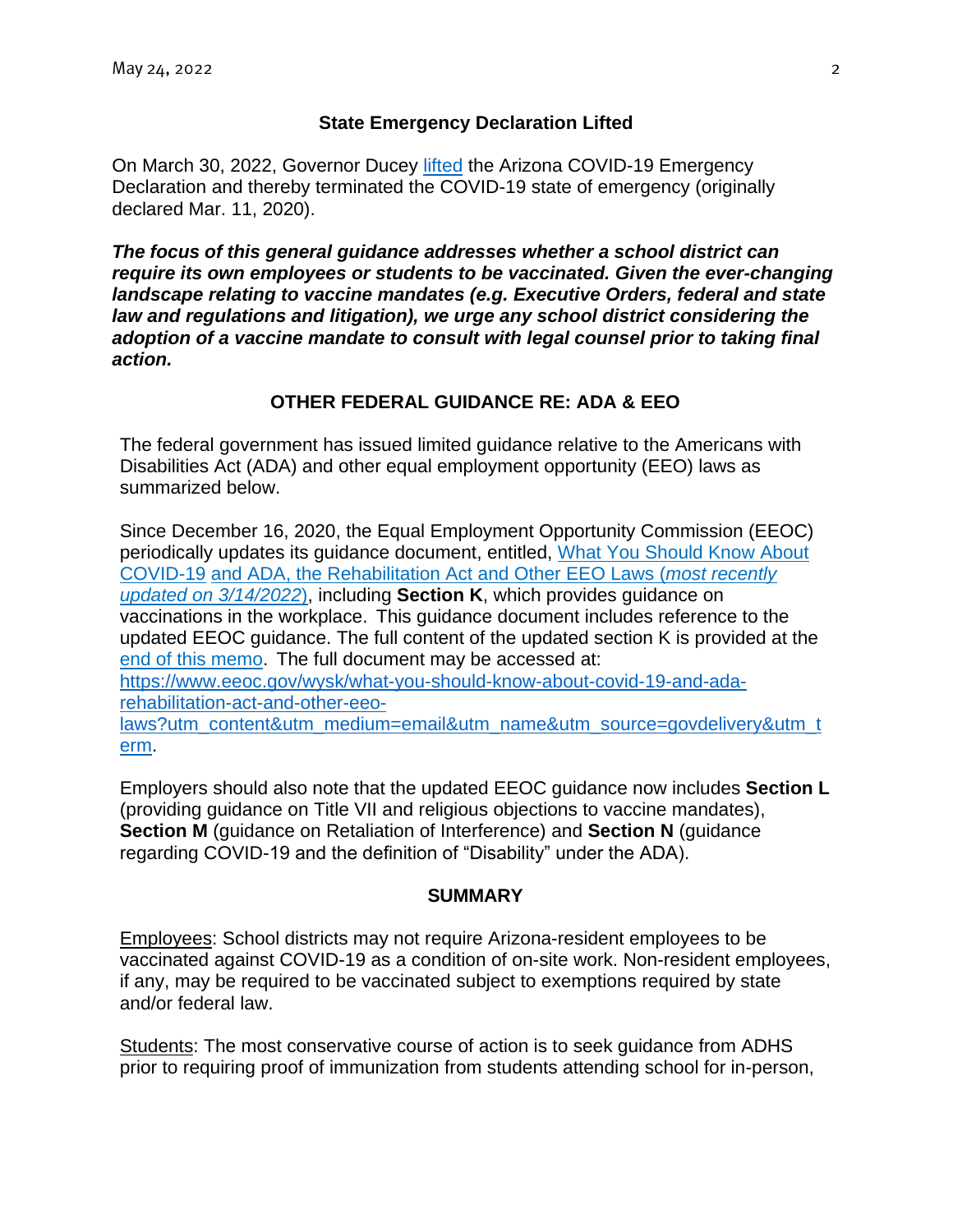teacher-led instruction. As with employees above, A.R.S. § 36-685 would also apply to Arizona-resident students.

# *In either case, it is recommended that districts consult with legal counsel on legal issues related to any vaccination requirement.*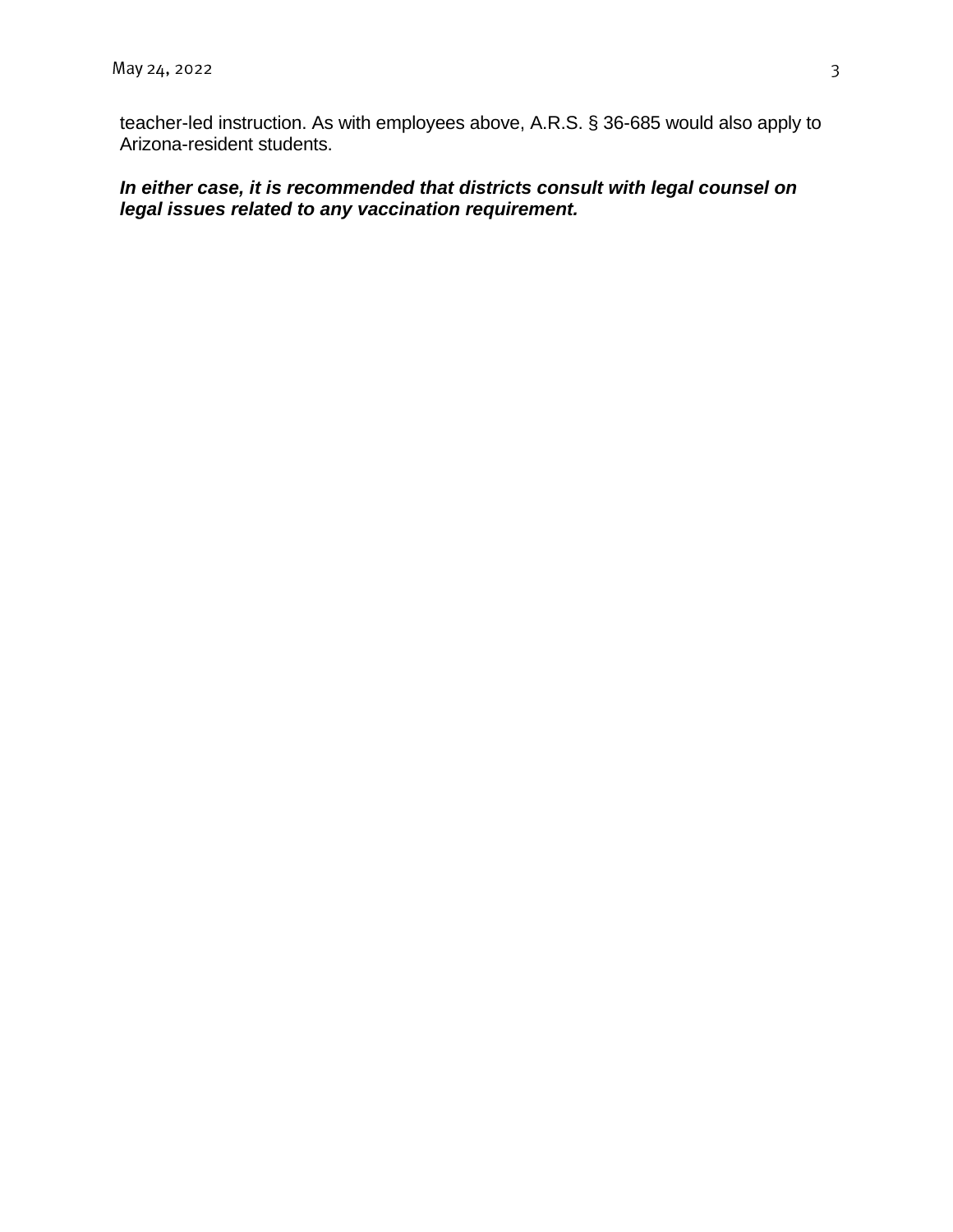#### **DETAIL: REQUIRING VACCINES FOR DISTRICT EMPLOYEES**

#### **Overview**

#### Arizona Residents

Pursuant to newly enacted A.R.S. § 36-685, all state and local government entities, except health care institutions owned by state or local governments, cannot require Arizona residents to receive a vaccination for COVID-19 or any variant of COVID-19. While section 36-685 does define "government entity" it *does not* provide any unique definition for "resident of this state."

Government entities may still encourage employees to be vaccinated but cannot require it of any Arizona residents. Of course, medical, disability and religious exemptions to vaccination also still apply.

#### Non-Residents

If a district employee is somehow not a resident of Arizona, at least for the duration of said employment, then the plain language of A.R.S. § 36-685 does not apply to such nonresident employee. Medical, disability and religious exemptions to vaccination still apply.

(*Student Vaccination on following page*)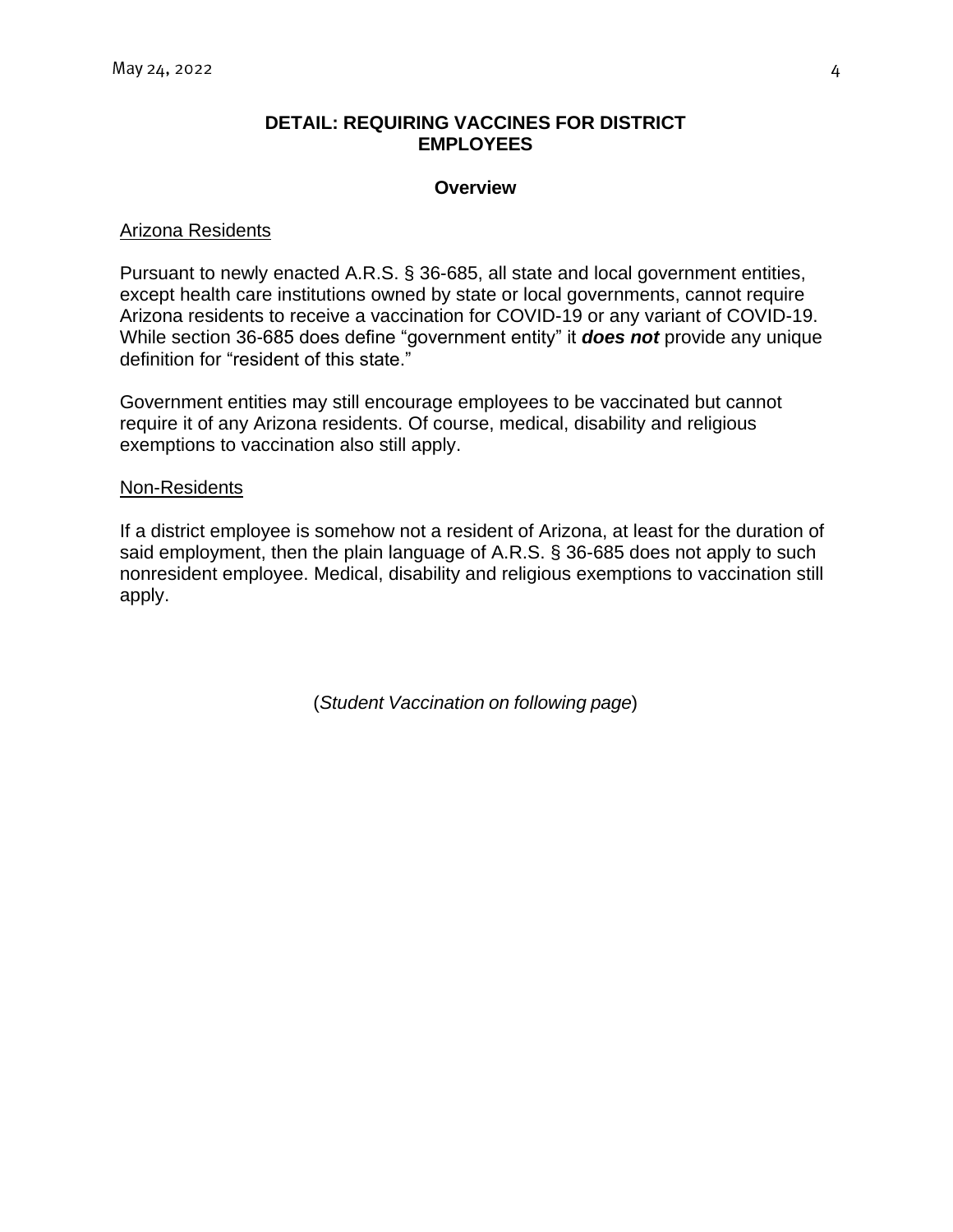# **DETAIL: REQUIRING VACCINES FOR STUDENTS**

Arizona law prohibits students from attending school without proof of certain immunizations, unless the pupil is exempt by statute (A.R.S. § 15-871 et seq.; A.A.C. § R9-6-702). The Arizona Department of Health Services (ADHS) has established administrative regulations that dictate which vaccines a student must have to attend school (Ariz. Admin. Code §§ R9-6-701—R9-6-708), but these regulations do not specifically mention COVID-19 vaccines.

Immunization requirements for students are determined by the Arizona Department of Health Services ("ADHS"). At this time, we are unaware of any ADHS plans to revise the regulations to add COVID-19 immunization as a requirement for students.

The Director of ADHS may enact regulations regarding such general-use-approved COVID-19 vaccine(s) but has not done so at this time. The ADHS, in conjunction with the superintendent of public instruction, would be responsible to develop documentary proof standards for evidence of vaccination. (A.R.S. § 15-872[A]). As of the date of this memorandum, however, we are presently unaware of any ADHS and/or Arizona Department of Education plans to revise the regulations regarding required immunizations for students.

However, *if* ADHS later requires COVID-19 immunization for students, then such action would have to be reconciled in light of A.R.S. § 36-685 prohibiting all state and local government entities from requiring Arizona residents to receive a vaccination for COVID-19 or any variant of COVID-19.

**Disclaimer: These materials have been prepared for general informational purposes only and are not intended as legal advice or a substitute for such advice. Districts should consult their school attorney for answers to specific questions on these issues.**

(*Appendix I on following page*)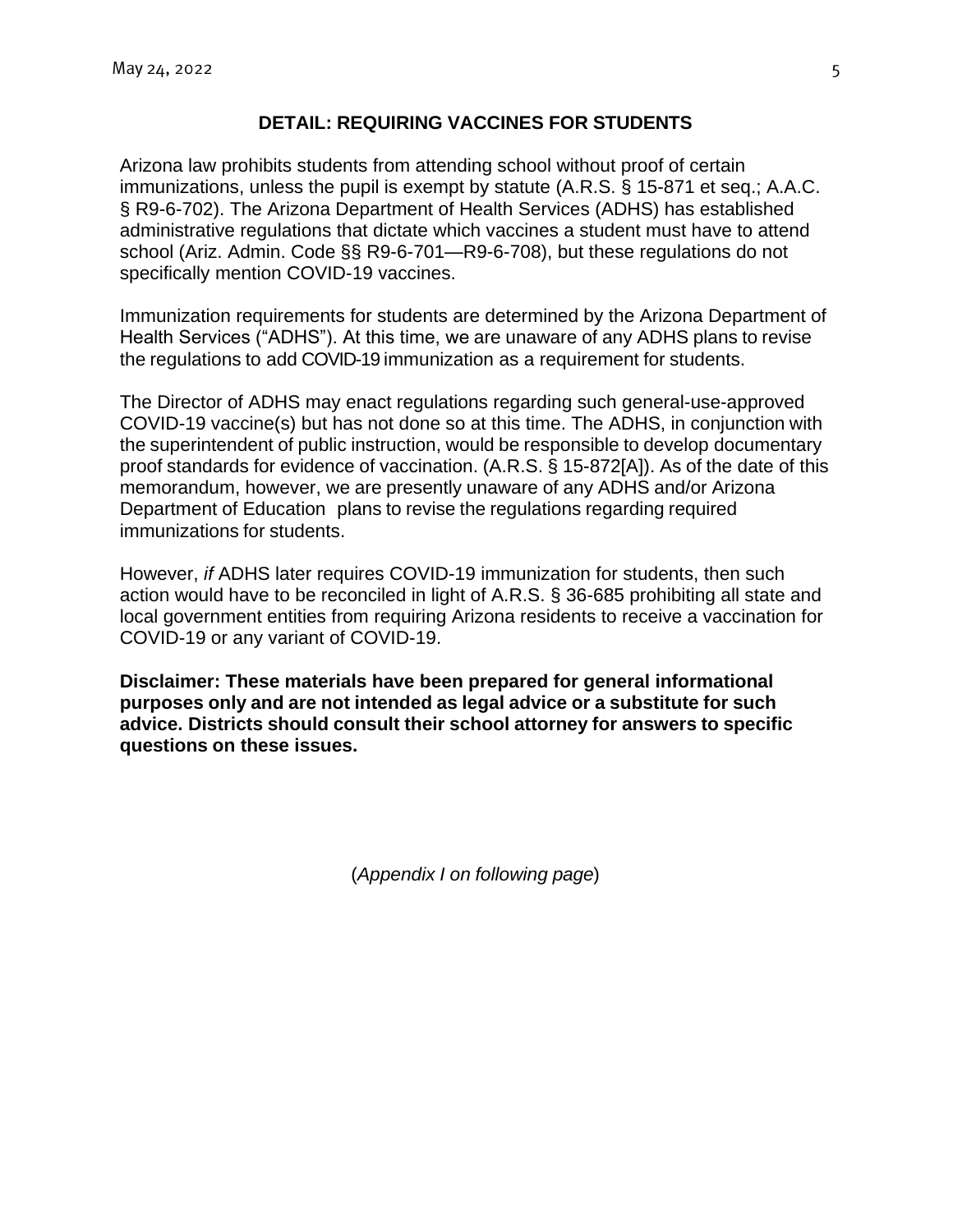# **APPENDIX I:**

# **What You Should Know About COVID-19 and the ADA, the Rehabilitation Act, and Other EEO Laws**

<span id="page-5-0"></span>*Technical Assistance Questions and Answers - Updated on March 14, 2022*

Direct link: [https://www.eeoc.gov/wysk/what-you-should-know-about-covid-19-and-ada](https://www.eeoc.gov/wysk/what-you-should-know-about-covid-19-and-ada-rehabilitation-act-and-other-eeo-laws)[rehabilitation-act-and-other-eeo-laws](https://www.eeoc.gov/wysk/what-you-should-know-about-covid-19-and-ada-rehabilitation-act-and-other-eeo-laws) 

# **K. Vaccinations - Overview, ADA, Title VII, and GINA**

*The availability of COVID-19 vaccinations raises questions under the federal equal employment opportunity (EEO) laws, including the Americans with Disabilities Act (ADA), the Rehabilitation Act, the Genetic Information Nondiscrimination Act (GINA), and Title VII of the Civil Rights Act, as amended, inter alia, by the Pregnancy Discrimination Act (Title VII) (see also [Section J, EEO rights relating to](https://www.eeoc.gov/wysk/what-you-should-know-about-covid-19-and-ada-rehabilitation-act-and-other-eeo-laws#J)  [pregnancy](https://www.eeoc.gov/wysk/what-you-should-know-about-covid-19-and-ada-rehabilitation-act-and-other-eeo-laws#J)* and Section L, Vaccinations – [Title VII and Religious Objections to COVID-](https://www.eeoc.gov/wysk/what-you-should-know-about-covid-19-and-ada-rehabilitation-act-and-other-eeo-laws#L)[19 Vaccine Mandates.](https://www.eeoc.gov/wysk/what-you-should-know-about-covid-19-and-ada-rehabilitation-act-and-other-eeo-laws#L)*)*

*This section was originally issued on December 16, 2020 and was updated on October 25, 2021. Note that the Centers for Disease Control and Prevention (CDC) has [issued](https://www.cdc.gov/coronavirus/2019-ncov/vaccines/fully-vaccinated.html)  [guidance](https://www.cdc.gov/coronavirus/2019-ncov/vaccines/fully-vaccinated.html) for fully vaccinated individuals that addresses, among other things, when they need to wear a mask indoors.*

*The EEOC has received many inquiries from employers and employees about the type of authorization granted by the U.S. Department of Health and Human Services (HHS) Food and Drug Administration (FDA) for the administration of COVID-19 vaccines. On August 23, 2021, the FDA approved the Biologics License Application for the Pfizer-BioNTech COVID-19 vaccine for use in individuals 16 years of age and older. Previously, the FDA granted Emergency Use Authorizations (EUAs) for the two other vaccines—one made by Moderna and the other by Janssen/Johnson & Johnson authorizing them for use in the United States for individuals 18 years of age and older. The Pfizer-BioNTech vaccine is authorized under an EUA for individuals 12 years of age and older and for the administration of a [third dose](https://www.cdc.gov/coronavirus/2019-ncov/vaccines/booster-shot.html) in certain immunocompromised individuals.* For the current status of vaccines authorized or approved by the FDA, please visit: [https://www.cdc.gov/vaccines/covid-19/clinical-considerations/covid-19](https://www.cdc.gov/vaccines/covid-19/clinical-considerations/covid-19-vaccines-us.html) [vaccines-us.html](https://www.cdc.gov/vaccines/covid-19/clinical-considerations/covid-19-vaccines-us.html)

*Also of note, on July 6, 2021, the U.S. Department of Justice's Office of Legal Counsel issued a Memorandum Opinion concluding that section 564 of the Federal Food, Drug, and Cosmetic Act does not prohibit public or private entities from imposing vaccination requirements for a vaccine that is subject to an EUA.*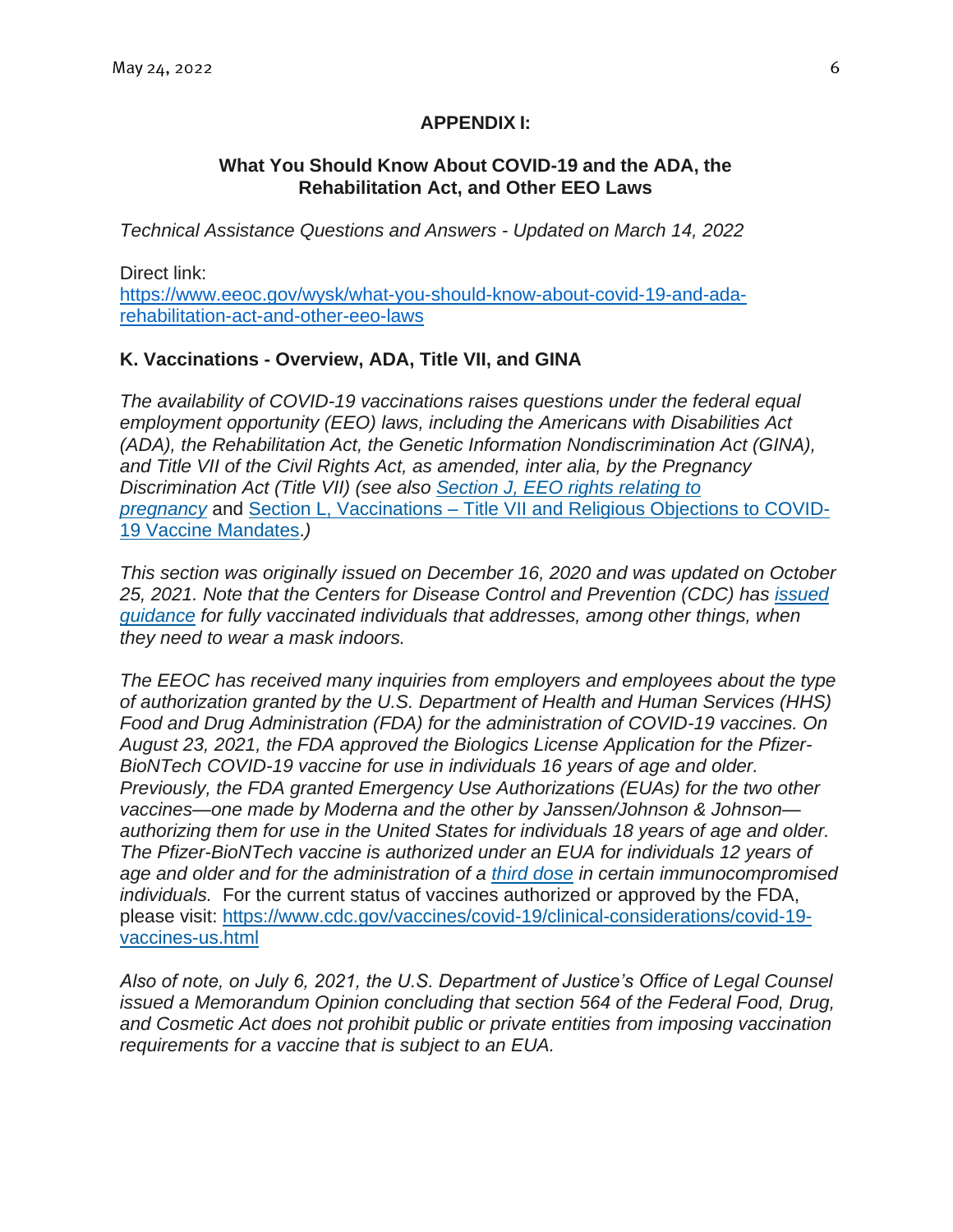*Other federal, state, and local laws and regulations govern COVID-19 vaccination of employees, including requirements for the federal government as an employer. The federal government as an employer is subject to the EEO laws. Federal departments and agencies should consult the website of the [Safer Federal Workforce Task](https://www.saferfederalworkforce.gov/)  [Force](https://www.saferfederalworkforce.gov/) for the latest guidance on federal agency operations during the COVID-19 pandemic.*

*This technical assistance on vaccinations was written to help employees and employers better understand how federal laws related to workplace discrimination apply during the COVID-19 pandemic. The EEOC questions and answers provided here set forth applicable EEO legal standards consistent with the federal civil rights*  laws enforced by the EEOC and with EEOC regulations, guidance, and technical *assistance, unless another source is expressly cited. In addition, whether an employer meets the EEO standards will depend on the application of these standards to particular factual situations.*

#### COVID-19 Vaccinations: EEO Overview

#### **K.1. Under the ADA, Title VII, and other federal employment nondiscrimination laws, may an employer require all employees physically entering the workplace to be vaccinated against COVID-19?** *(Updated 10/13/21)*

The federal EEO laws do not prevent an employer from requiring all employees physically entering the workplace to be fully vaccinated against COVID-19, subject to the [reasonable accommodation provisions of Title VII and the ADA and other EEO](https://www.eeoc.gov/wysk/what-you-should-know-about-covid-19-and-ada-rehabilitation-act-and-other-eeo-laws#K.5)  [considerations discussed below.](https://www.eeoc.gov/wysk/what-you-should-know-about-covid-19-and-ada-rehabilitation-act-and-other-eeo-laws#K.5) (See [Section L, Vaccinations –](https://www.eeoc.gov/wysk/what-you-should-know-about-covid-19-and-ada-rehabilitation-act-and-other-eeo-laws#L) Title VII and Religious [Objections to COVID-19 Vaccine Mandates\)](https://www.eeoc.gov/wysk/what-you-should-know-about-covid-19-and-ada-rehabilitation-act-and-other-eeo-laws#L).

In some circumstances, Title VII and the ADA require an employer to provide reasonable accommodations for employees who, because of a disability or a sincerely held religious belief, practice, or observance, do not get vaccinated against COVID-19, unless providing an accommodation would pose an undue hardship on the operation of the employer's business. The analysis for undue hardship depends on whether the accommodation is for a disability (including pregnancy-related conditions that constitute a disability) (see K.6) or for religion (see K.12).

As with any employment policy, employers that have a vaccination requirement may need to respond to allegations that the requirement has a disparate impact on—or disproportionately excludes—employees based on their race, color, religion, sex, or national origin under Title VII (or age under the Age Discrimination in Employment Act [40+]). Employers should keep in mind that because some individuals or demographic groups may face barriers to receiving a COVID-19 vaccination, some employees may be more likely to be negatively impacted by a vaccination requirement.

It would also be unlawful to apply a vaccination requirement to employees in a way that treats employees differently based on disability, race, color, religion, sex (including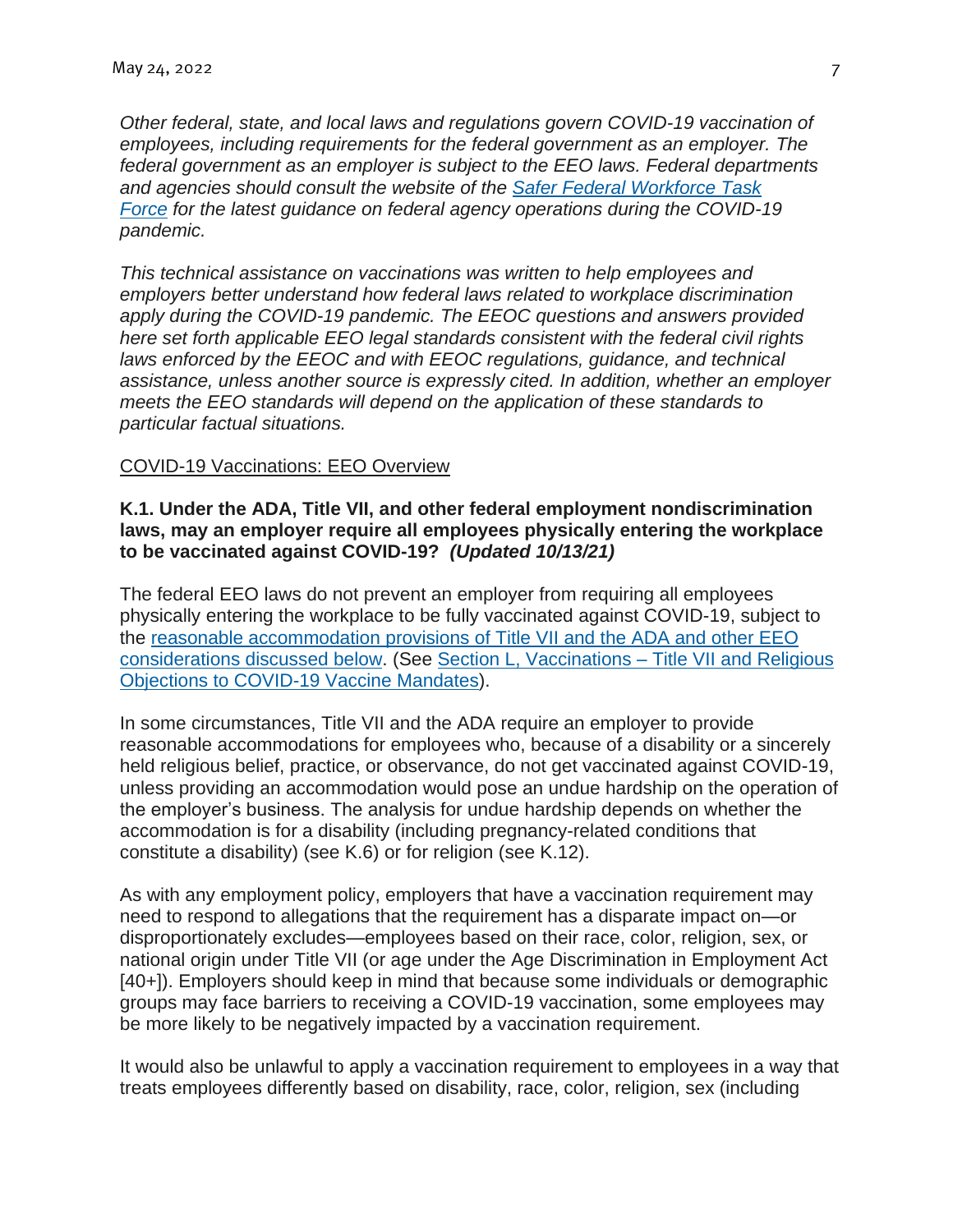pregnancy, sexual orientation, and gender identity), national origin, age, or genetic information, unless there is a legitimate non-discriminatory reason.

# **K.2. What are some examples of reasonable accommodations or modifications that employers may have to provide to employees who do not get vaccinated due to disability; religious beliefs, practices, or observance; or pregnancy?** *(5/28/21)*

An employee who does not get vaccinated due to a disability (covered by the ADA) or a sincerely held religious belief, practice, or observance (covered by Title VII) may be entitled to a reasonable accommodation that does not pose an undue hardship on the operation of the employer's business. For example, as a reasonable accommodation, an unvaccinated employee entering the workplace might wear a face mask, work at a social distance from coworkers or non-employees, work a modified shift, get periodic tests for COVID-19, be given the opportunity to telework, or finally, accept a reassignment.

Employees who are not vaccinated because of pregnancy may be entitled (under Title VII) to adjustments to keep working, if the employer makes modifications or exceptions for other employees. These modifications may be the same as the accommodations made for an employee based on disability or religion.

# **K.3. How can employers encourage employees and their family members to be vaccinated against COVID-19 without violating the EEO laws, especially the ADA and GINA?** *(Updated 10/13/21)*

Employers may provide employees and their family members with information to educate them about COVID-19 vaccines, raise awareness about the benefits of vaccination, and address common questions and concerns. Employers also may work with local public health authorities, medical providers, or pharmacies to make vaccinations available for unvaccinated workers in the workplace. Also, under certain circumstances employers may offer incentives to employees who receive COVID-19 vaccinations, as discussed in K.16 - K.21. The federal government is providing COVID-19 vaccines at no cost to everyone 5 years of age and older.

There are many resources available to employees seeking more information about how to get vaccinated against COVID-19:

- The federal government's online [vaccines.gov](https://www.vaccines.gov/) site can identify vaccination sites anywhere in the country (or [https://www.vacunas.gov](https://www.vacunas.gov/) for Spanish). Individuals also can text their ZIP code to "GETVAX" (438829)–or "VACUNA" (822862) for Spanish– to find three vaccination locations near them.
- Employees with disabilities (or employees**'** family members with disabilities) may need extra support to obtain a vaccination, such as transportation or in-home vaccinations. The HHS/Administration for Community Living has launched the Disability Information and Assistance Line (DIAL) to assist individuals with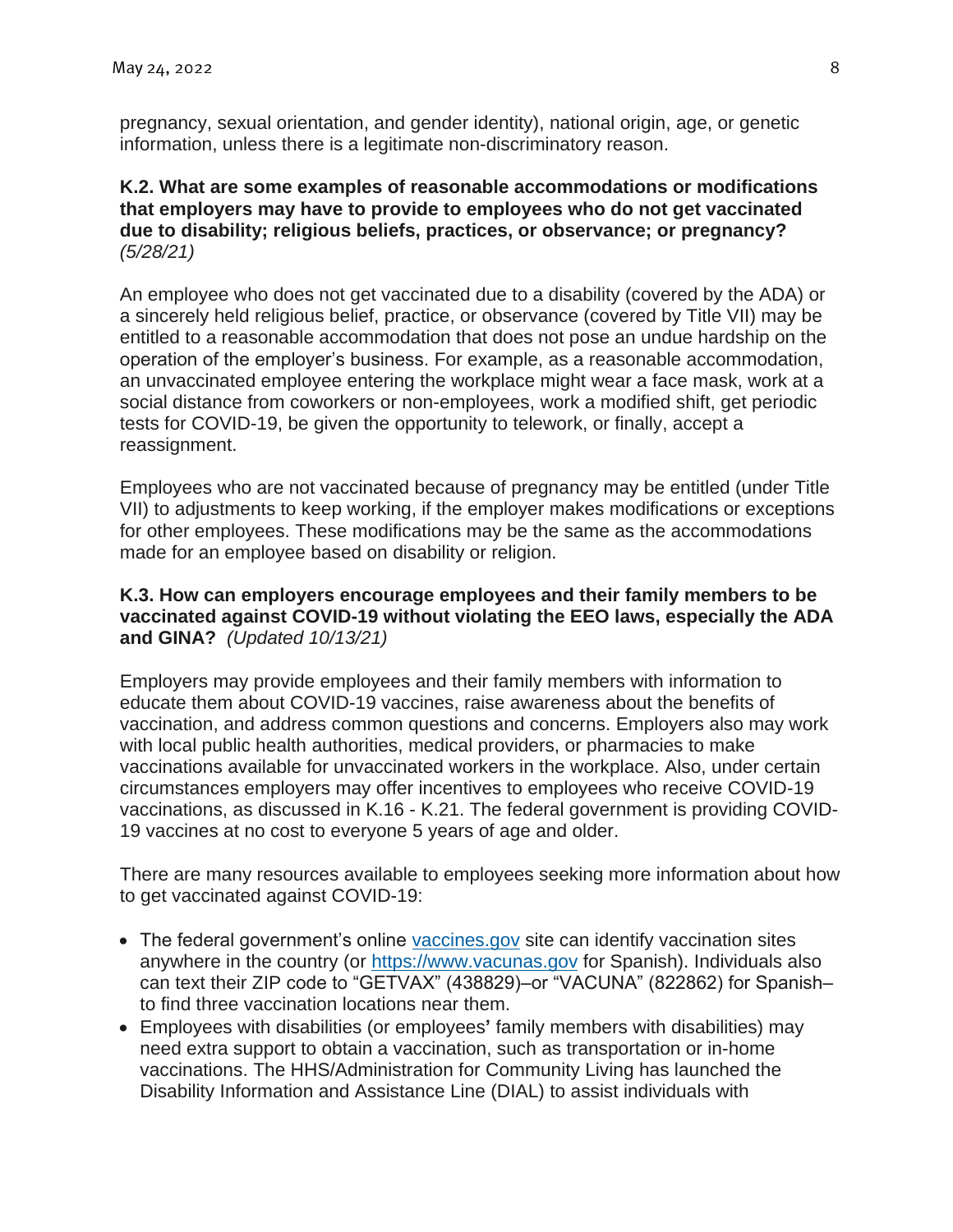disabilities in obtaining such help. DIAL can be reached at: 888-677-1199 from 9 am to 8 pm (Eastern Standard Time) Mondays through Fridays or by emailing [DIAL@n4a.org.](mailto:DIAL@n4a.org)

- CDC's website offers a link to a listing of [local health departments,](https://www.cdc.gov/publichealthgateway/healthdirectories/index.html) which can provide more information about local vaccination efforts.
- In addition, CDC provides a complete communication "tool kit" for employers to use with their workforce to educate people about getting a COVID-19 vaccine. Although originally written for essential workers and employers, it is useful for all workers and employers. *See* [Workplace Vaccination Program | CDC.](https://www.cdc.gov/coronavirus/2019-ncov/vaccines/recommendations/essentialworker/workplace-vaccination-program.html)
- Some employees may not have reliable access to the internet to identify nearby vaccination locations or may speak no English or have limited English proficiency and find it difficult to make an appointment for a vaccination over the phone. CDC operates a toll-free telephone line that can provide assistance in many languages for individuals seeking more information about vaccinations: 800-232-4636; TTY 888- 232-6348.
- Some employees also may require assistance with transportation to vaccination sites. Employers may gather and disseminate information to their employees on lowcost and no-cost transportation resources serving vaccination sites available in their community and offer paid time-off for vaccination, particularly if transportation is not readily available outside regular work hours.
- Employers should provide the contact information of a management representative for employees who need to request a reasonable accommodation for a disability or religious belief, practice, or observance, or to ensure nondiscrimination for an employee who is pregnant.

# The ADA and COVID-19 Vaccinations

# **K.4. Is information about an employee's COVID-19 vaccination confidential medical information under the ADA?** *(Updated 10/13/21)*

Yes. The ADA requires an employer to maintain the confidentiality of employee medical information. Although the EEO laws do not prevent employers from requiring employees to provide documentation or other confirmation of vaccination, this information, like all medical information, must be kept confidential and stored separately from the employee's personnel files under the ADA. Mandatory Employer Vaccination Programs

# **K.5. Under the ADA, may an employer require a COVID-19 vaccination for all employees entering the workplace, even though it knows that some employees may not get a vaccine because of a disability?** *(Updated 5/28/21)*

Yes, provided certain requirements are met. Under the ADA, an employer may require an individual with a disability to meet a qualification standard applied to all employees, such as a safety-related standard requiring COVID-19 vaccination, if the standard is job-related and consistent with business necessity. If a particular employee cannot meet such a safety-related qualification standard because of a disability, the employer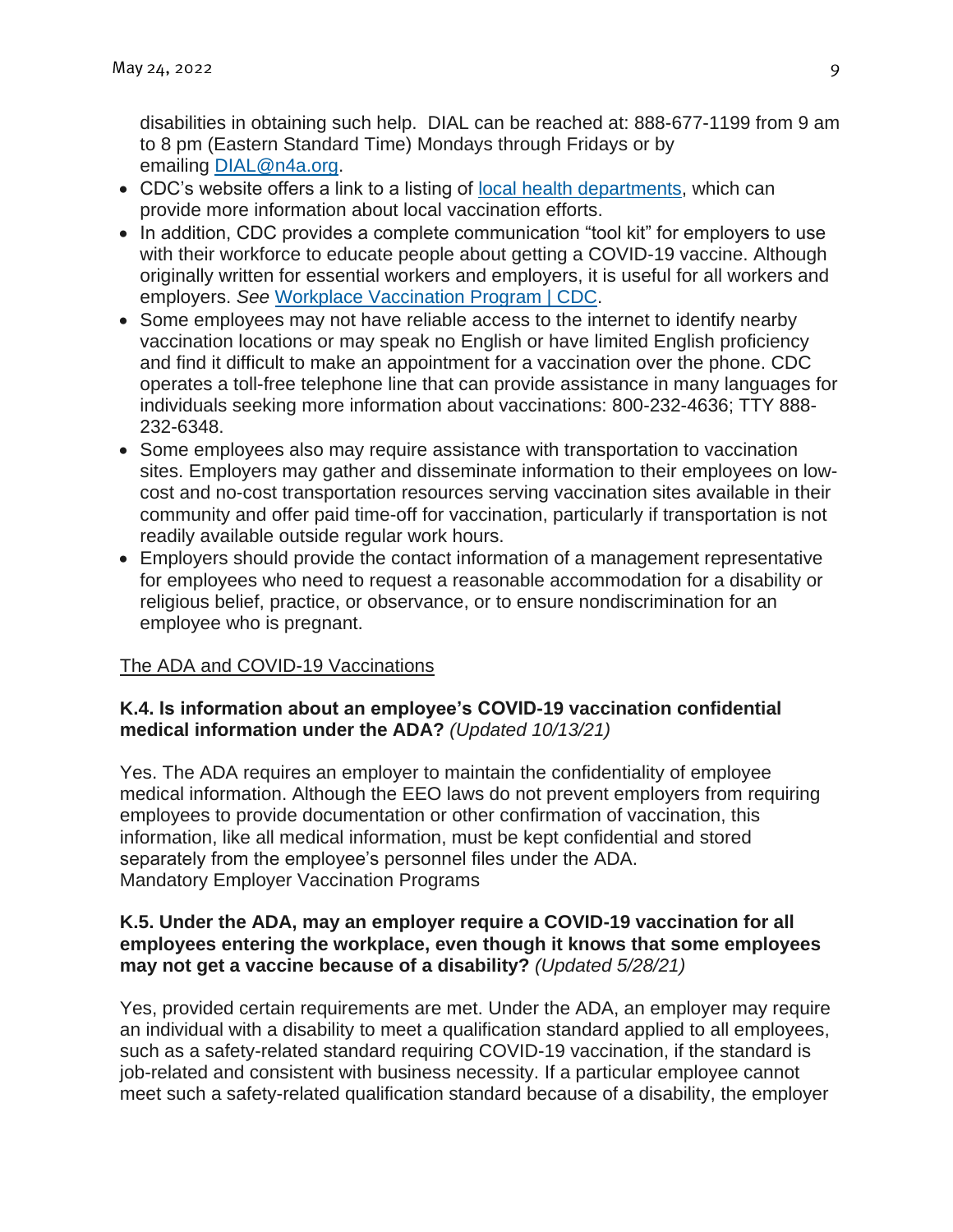may not require compliance for that employee unless it can demonstrate that the individual would pose a "direct threat" to the health or safety of the employee or others in the workplace. A "direct threat" is a "significant risk of substantial harm" that cannot be eliminated or reduced by reasonable accommodation. [29 C.F.R. 1630.2\(r\).](https://www.govinfo.gov/content/pkg/CFR-2012-title29-vol4/xml/CFR-2012-title29-vol4-sec1630-2.xml) This determination can be broken down into two steps: determining if there is a direct threat and, if there is, assessing whether a reasonable accommodation would reduce or eliminate the threat.

To determine if an employee who is not vaccinated due to a disability poses a "direct threat" in the workplace, an employer first must make an individualized assessment of the employee's present ability to safely perform the essential functions of the job. The factors that make up this assessment are: (1) the duration of the risk; (2) the nature and severity of the potential harm; (3) the likelihood that the potential harm will occur; and (4) the imminence of the potential harm. The determination that a particular employee poses a direct threat should be based on a reasonable medical judgment that relies on the most current medical knowledge about COVID-19. Such medical knowledge may include, for example, the level of community spread at the time of the assessment. Statements from the CDC provide an important source of current medical knowledge about COVID-19, and the employee's health care provider, with the employee's consent, also may provide useful information about the employee. Additionally, the assessment of direct threat should take account of the type of work environment, such as: whether the employee works alone or with others or works inside or outside; the available ventilation; the frequency and duration of direct interaction the employee typically will have with other employees and/or nonemployees; the number of partially or fully vaccinated individuals already in the workplace; whether other employees are wearing masks or undergoing routine screening testing; and the space available for social distancing.

If the assessment demonstrates that an employee with a disability who is not vaccinated would pose a direct threat to self or others, the employer must consider whether providing a reasonable accommodation, absent undue hardship, would reduce or eliminate that threat. Potential reasonable accommodations could include requiring the employee to wear a mask, work a staggered shift, making changes in the work environment (such as improving ventilation systems or limiting contact with other employees and non-employees ), permitting telework if feasible, or reassigning the employee to a vacant position in a different workspace.

As a best practice, an employer introducing a COVID-19 vaccination policy and requiring documentation or other confirmation of vaccination should notify all employees that the employer will consider requests for reasonable accommodation based on disability on an individualized basis. (See also [K.12](https://www.eeoc.gov/wysk/what-you-should-know-about-covid-19-and-ada-rehabilitation-act-and-other-eeo-laws#K.12) recommending the same best practice for religious accommodations.)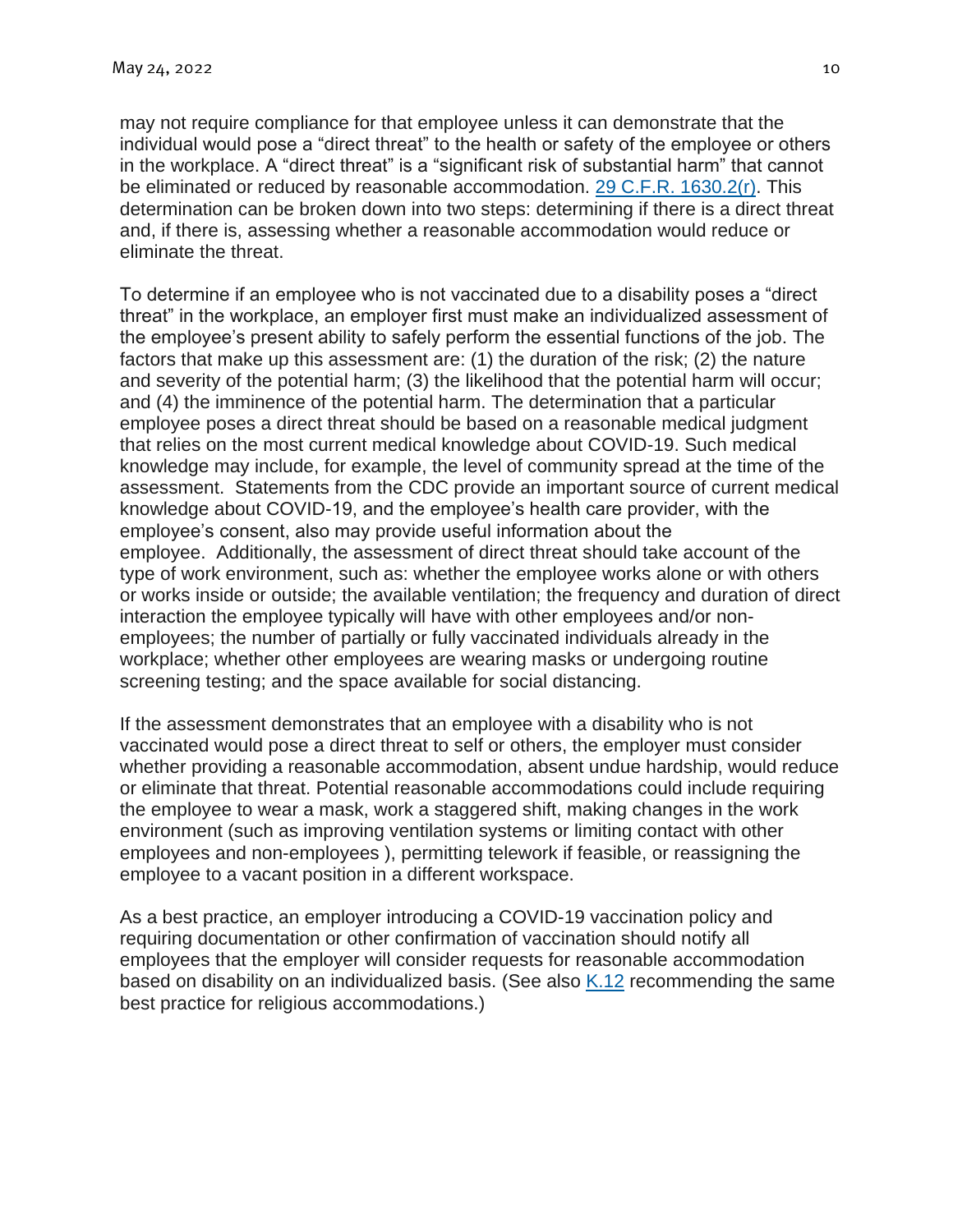#### **K.6. Under the ADA, if an employer requires COVID-19 vaccinations for employees physically entering the workplace, how should an employee who does not get a COVID-19 vaccination because of a disability inform the employer, and what should the employer do?** *(Updated 5/28/21)*

An employee with a disability who does not get vaccinated for COVID-19 because of a disability must let the employer know that the employee needs an exemption from the requirement or a change at work, known as a reasonable accommodation. To request an accommodation, an individual does not need to mention the ADA or use the phrase "reasonable accommodation."

Managers and supervisors responsible for communicating with employees about compliance with the employer's vaccination requirement should know [how to recognize](https://www.eeoc.gov/laws/guidance/enforcement-guidance-reasonable-accommodation-and-undue-hardship-under-ada#requesting)  [an accommodation request from an employee with a disability](https://www.eeoc.gov/laws/guidance/enforcement-guidance-reasonable-accommodation-and-undue-hardship-under-ada#requesting) and know to whom to refer the request for full consideration. As a best practice, before instituting a mandatory vaccination policy, employers should provide managers, supervisors, and those responsible for implementing the policy with clear information about how to handle accommodation requests related to the policy.

Employers and employees typically engage in a flexible, interactive process to identify workplace accommodation options that do not impose an undue hardship (significant difficulty or expense) on the employer. This process may include determining whether it is necessary to obtain supporting medical documentation about the employee's disability.

In discussing accommodation requests, employers and employees may find it helpful to consult the [Job Accommodation Network \(JAN\) website](https://www.askjan.org/) as a resource for different types of accommodations. JAN's materials about COVID-19 are available at [https://askjan.org/topics/COVID-19.cfm.](https://askjan.org/topics/COVID-19.cfm)

Employers also may consult applicable [Occupational Safety and Health Administration](https://www.osha.gov/SLTC/covid-19/)  [\(OSHA\) COVID-specific resources.](https://www.osha.gov/SLTC/covid-19/) Even if there is no reasonable accommodation that will allow the unvaccinated employee to be physically present to perform the employee's current job without posing a direct threat, the employer must consider if telework is an option for that particular job as an accommodation and, as a last resort, whether reassignment to another position is possible.

The ADA requires that employers offer an available accommodation if one exists that does not pose an undue hardship, meaning a significant difficulty or expense. See 29 C.F.R. 1630.2(p). Employers are advised to consider all the options before denying an accommodation request. The proportion of employees in the workplace who already are partially or fully vaccinated against COVID-19 and the extent of employee contact with non-employees, who may be ineligible for a vaccination or whose vaccination status may be unknown, can impact the ADA undue hardship consideration. Employers may rely on [CDC recommendations](https://www.cdc.gov/coronavirus/2019-ncov/) when deciding whether an effective accommodation is available that would not pose an undue hardship.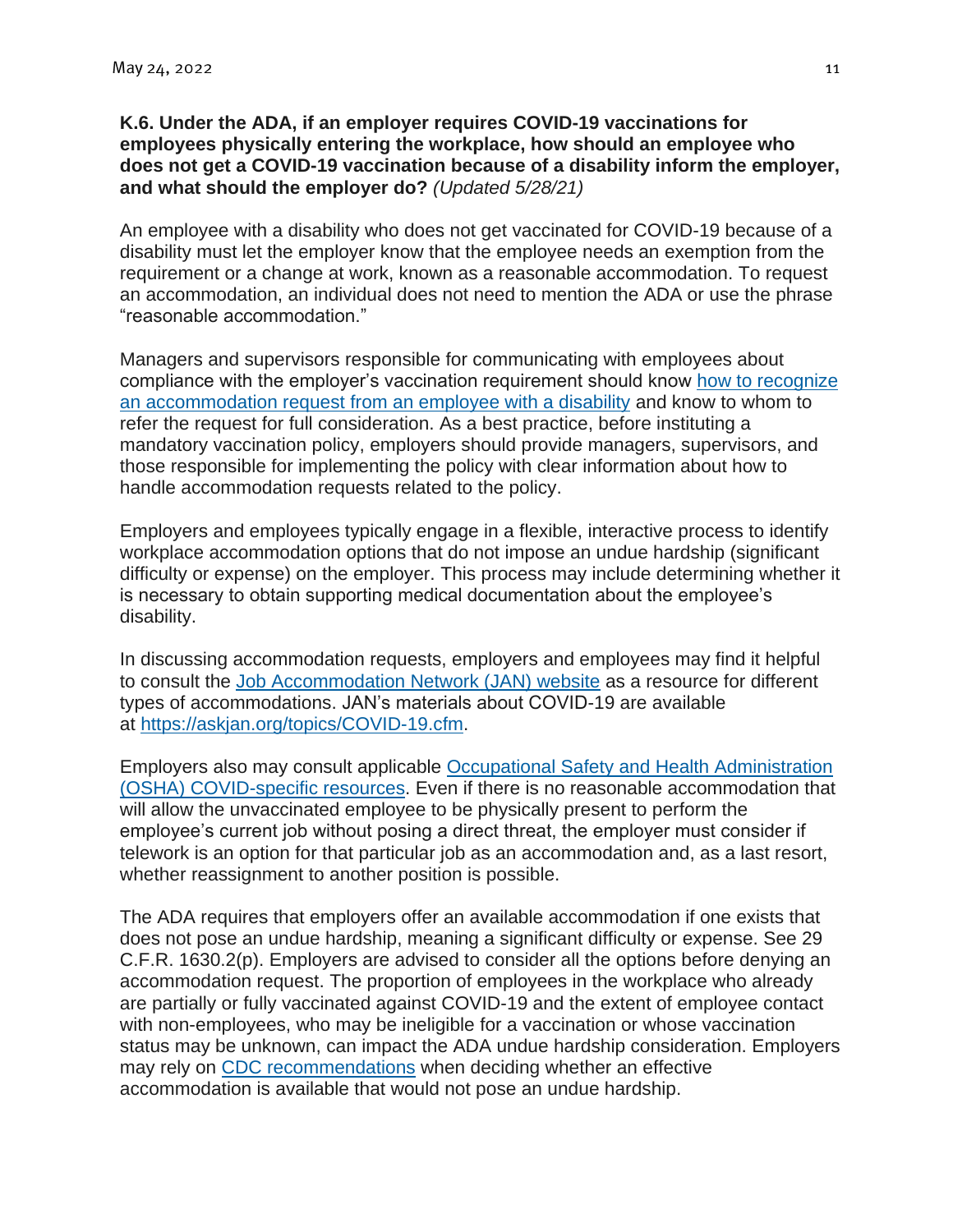Under the ADA, it is unlawful for an employer [to disclose that an employee is receiving](https://www.eeoc.gov/laws/guidance/enforcement-guidance-reasonable-accommodation-and-undue-hardship-under-ada#li42)  [a reasonable accommodation](https://www.eeoc.gov/laws/guidance/enforcement-guidance-reasonable-accommodation-and-undue-hardship-under-ada#li42) or [to retaliate against an employee for requesting an](https://www.eeoc.gov/laws/guidance/enforcement-guidance-reasonable-accommodation-and-undue-hardship-under-ada#li19)  [accommodation.](https://www.eeoc.gov/laws/guidance/enforcement-guidance-reasonable-accommodation-and-undue-hardship-under-ada#li19)

#### **K.7. If an employer requires employees to get a COVID-19 vaccination from the employer or its agent, do the ADA's restrictions on an employer making disability-related inquiries or medical examinations of its employees apply to any part of the vaccination process?** *(Updated 5/28/21)*

Yes. The ADA's restrictions apply to the screening questions that must be asked immediately prior to administering the vaccine if the vaccine is administered by the employer or its agent. An [employer's agent](https://www.eeoc.gov/laws/guidance/section-2-threshold-issues#2-III-B-2) is an individual or entity having the authority to act on behalf of, or at the direction of, the employer.

The ADA generally restricts when employers may require medical examinations (procedures or tests that seek information about an individual's physical or mental impairments or health) or make disability-related inquiries (questions that are likely to elicit information about an individual's disability). The act of administering the vaccine is not a "medical examination" under the ADA because it does not seek information about the employee's physical or mental health.

However, because the pre-vaccination screening questions are likely to elicit information about a disability, the ADA requires that they must be "job related and consistent with business necessity" when an employer or its agent administers the COVID-19 vaccine. To meet this standard, an employer would need to have a reasonable belief, based on objective evidence, that an employee who does not answer the questions and, therefore, cannot be vaccinated, will pose a direct threat to the employee's own health or safety or to the health and safety of others in the workplace. (See general discussion in **[Question K.5.](https://www.eeoc.gov/wysk/what-you-should-know-about-covid-19-and-ada-rehabilitation-act-and-other-eeo-laws#K.5)**) Therefore, when an employer requires that employees be vaccinated by the employer or its agent, the employer should be aware that an employee may challenge the mandatory pre-vaccination inquiries, and an employer would have to justify them under the ADA. The ADA also requires employers to keep any employee medical information obtained in the course of an employer vaccination program confidential. Voluntary Employer Vaccination Programs

#### **K.8. Under the ADA, are there circumstances in which an employer or its agent may ask disability-related screening questions before administering a COVID-19 vaccine** *without* **needing to satisfy the "job-related and consistent with business necessity" standard?** *(Updated 5/28/21)*

Yes. If the employer offers to vaccinate its employees on a voluntary basis, meaning that employees can choose whether or not to get the COVID-19 vaccine from the employer or its agent, the employer does not have to show that the pre-vaccination screening questions are job-related and consistent with business necessity. However, the employee's decision to answer the questions must be voluntary. (See also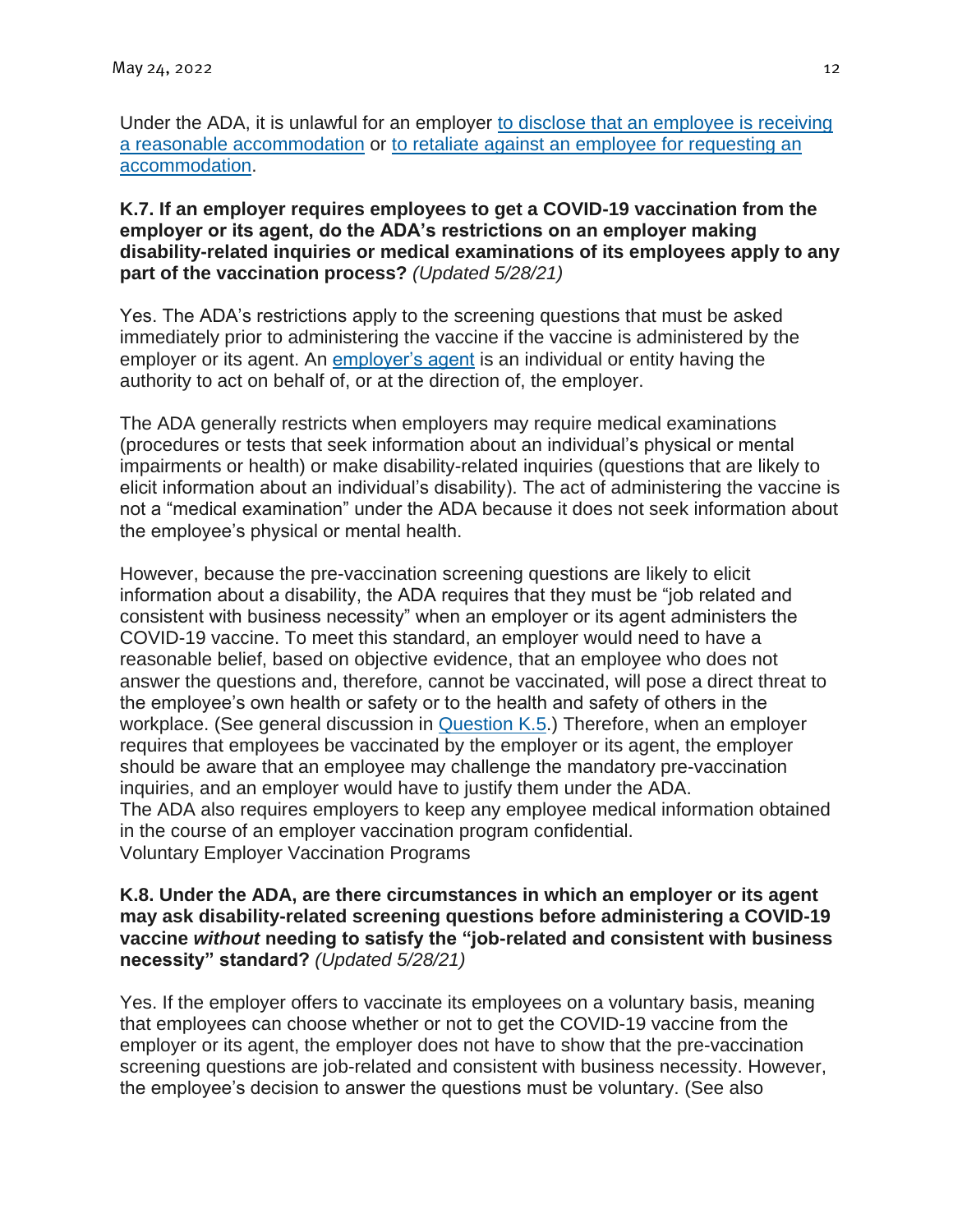Questions [K.16 –](https://www.eeoc.gov/wysk/what-you-should-know-about-covid-19-and-ada-rehabilitation-act-and-other-eeo-laws#K.16) 17.) The ADA prohibits taking an adverse action against an employee, including harassing the employee, for refusing to participate in a voluntary employer-administered vaccination program. An employer also must keep any medical information it obtains from any voluntary vaccination program confidential.

# **K.9. Does the ADA prevent an employer from inquiring about or requesting documentation or other confirmation that an employee obtained a COVID-19 vaccination?** *(Updated 10/13/21)*

No. When an employer asks employees whether they obtained a COVID-19 vaccination, the employer is not asking the employee a question that is likely to disclose the existence of a disability; there are many reasons an employee may not show documentation or other confirmation of vaccination besides having a disability. Therefore, requesting documentation or other confirmation of vaccination is not a disability-related inquiry under the ADA, and the ADA's rules about making such inquiries do not apply.

However, documentation or other confirmation of vaccination provided by the employee to the employer is medical information about the employee and must be kept confidential, as discussed in K.4.

# **K.10. May an employer offer voluntary vaccinations only to certain groups of employees?** *(5/28/21)*

If an employer or its agent offers voluntary vaccinations to employees, the employer must comply with federal employment nondiscrimination laws. For example, not offering voluntary vaccinations to certain employees based on national origin or another protected basis under the EEO laws would not be permissible.

# **K.11. What should an employer do if an employee who is fully vaccinated for COVID-19 requests accommodation for an underlying disability because of a continuing concern that the employee faces a heightened risk of severe illness from a COVID-19 infection, despite being vaccinated?** *(5/28/21)*

Employers who receive a reasonable accommodation request from an employee should process the request in accordance with applicable ADA standards. When an employee asks for a reasonable accommodation, whether the employee is fully vaccinated or not, the employer should engage in an interactive process to determine if there is a disability-related need for reasonable accommodation. This process typically includes seeking information from the employee's health care provider with the employee's consent explaining why an accommodation is needed. For example, some individuals who are immunocompromised might still need reasonable accommodations because their conditions may mean that the vaccines may not offer them the same measure of protection as other vaccinated individuals. If there is a disability-related need for accommodation, an employer must explore potential reasonable accommodations that may be provided absent undue hardship.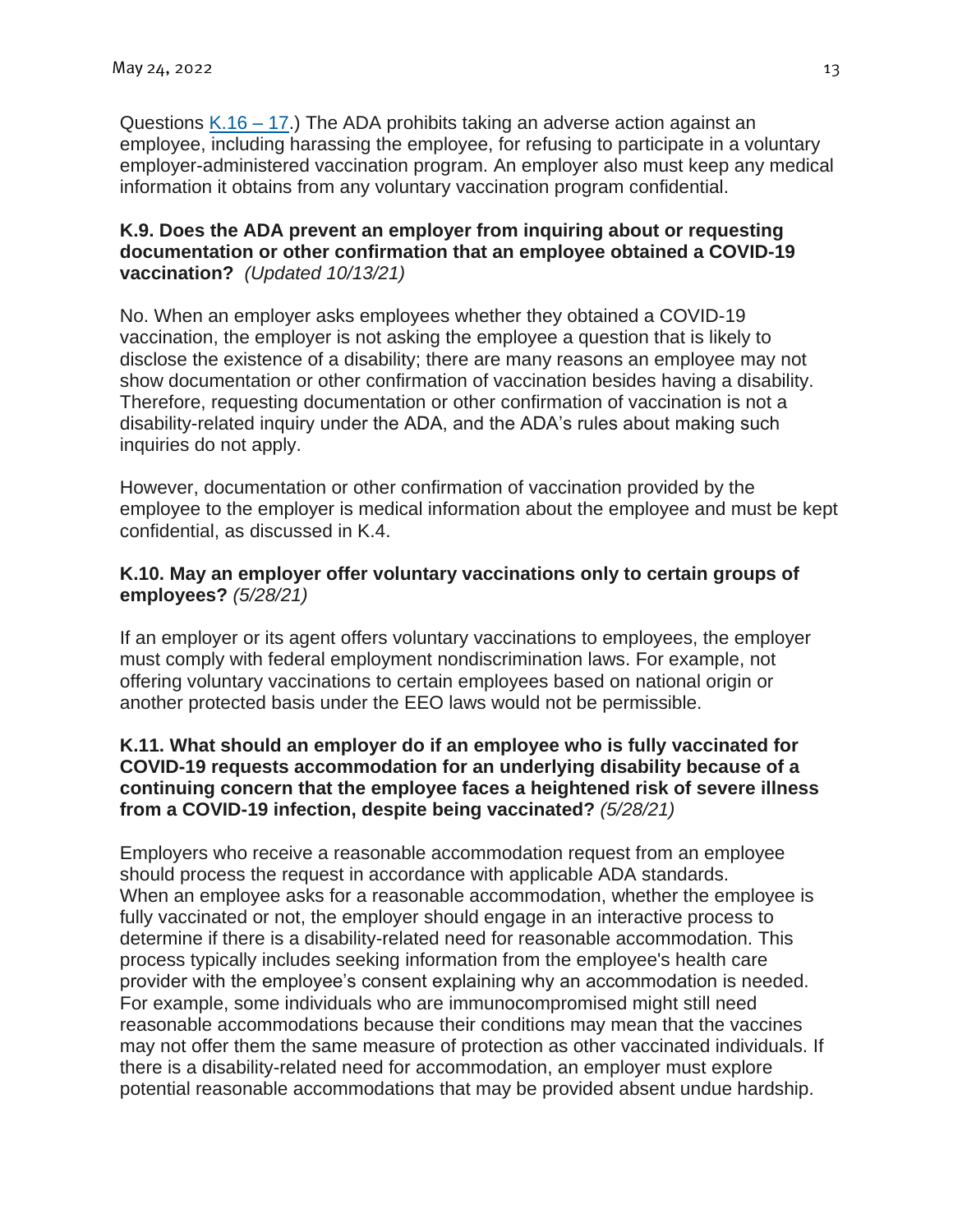#### Title VII and COVID-19 Vaccinations

#### **K.12. Under Title VII, how should an employer respond to employees who communicate that they are unable to be vaccinated for COVID-19 (or provide documentation or other confirmation of vaccination) because of a sincerely held religious belief, practice, or observance?** (*Updated 5/28/21*)

Once an employer is on notice that an employee's sincerely held religious belief, practice, or observance prevents the employee from getting a COVID-19 vaccine, the employer must provide a reasonable accommodation unless it would pose an undue hardship. Employers also may receive religious accommodation requests from individuals who wish to wait until an alternative version or specific brand of COVID-19 vaccine is available to the employee. Such requests should be processed according to the same standards that apply to other accommodation requests. For more information on requests for religious accommodations related to COVID-19 vaccination requirements, see Section L, Vaccinations – [Title VII and Religious Objections to](https://www.eeoc.gov/wysk/what-you-should-know-about-covid-19-and-ada-rehabilitation-act-and-other-eeo-laws#L)  [COVID-19 Vaccine Mandates.](https://www.eeoc.gov/wysk/what-you-should-know-about-covid-19-and-ada-rehabilitation-act-and-other-eeo-laws#L)

EEOC guidance explains that the definition of religion is broad and protects beliefs, practices, and observances with which the employer may be unfamiliar. Therefore, the employer should ordinarily assume that an employee's request for religious accommodation is based on a sincerely held religious belief, practice, or observance. However, if an employee requests a religious accommodation, and an employer is aware of facts that provide an objective basis for questioning either the religious nature or the sincerity of a particular belief, practice, or observance, the employer would be justified in requesting additional supporting information. See also 29 CFR 1605.

Under Title VII, an employer should thoroughly consider all possible reasonable accommodations, including telework and reassignment. For suggestions about types of reasonable accommodation for unvaccinated employees, see [question and answer](https://www.eeoc.gov/wysk/what-you-should-know-about-covid-19-and-ada-rehabilitation-act-and-other-eeo-laws#K.6)  [K.6.,](https://www.eeoc.gov/wysk/what-you-should-know-about-covid-19-and-ada-rehabilitation-act-and-other-eeo-laws#K.6) above. In many circumstances, it may be possible to accommodate those seeking reasonable accommodations for their religious beliefs, practices, or observances.

Under Title VII, courts define "undue hardship" as having more than minimal cost or burden on the employer. This is an easier standard for employers to meet than the ADA's undue hardship standard, which applies to requests for accommodations due to a disability. Considerations relevant to undue hardship can include, among other things, the proportion of employees in the workplace who already are partially or fully vaccinated against COVID-19 and the extent of employee contact with non-employees, whose vaccination status could be unknown or who may be ineligible for the vaccine. Ultimately, if an employee cannot be accommodated, employers should determine if any other rights apply under the EEO laws or other federal, state, and local authorities before taking adverse employment action against an unvaccinated employee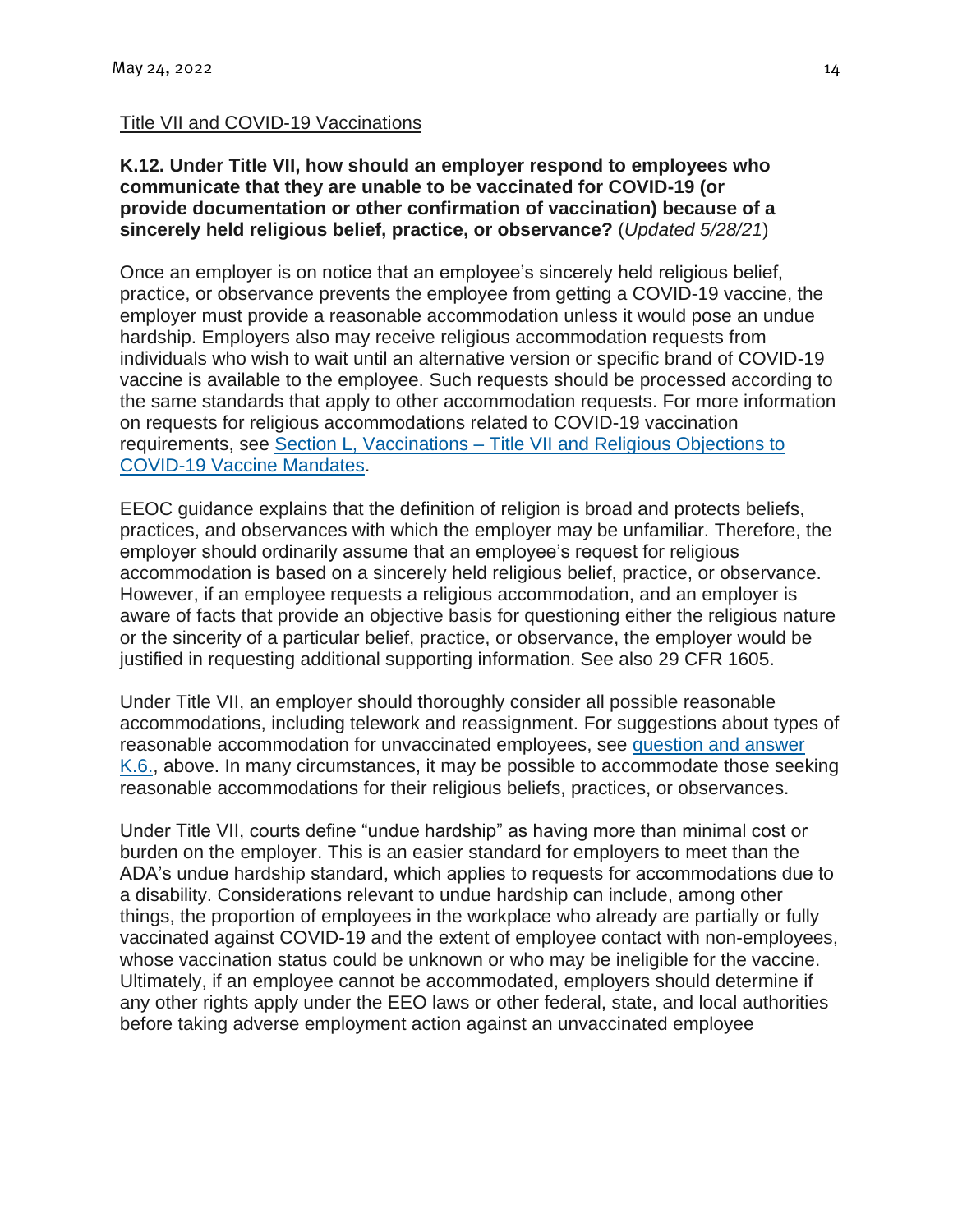# **K.13. Under Title VII, what should an employer do if an employee chooses not to receive a COVID-19 vaccination due to pregnancy?** *(Updated 10/13/21)*

[CDC recommends](https://emergency.cdc.gov/han/2021/han00453.asp) COVID-19 vaccinations for everyone aged 12 years and older, including people who are pregnant, breastfeeding, trying to get pregnant now, or planning to become pregnant in the future. Despite these recommendations, some pregnant employees may seek job adjustments or may request exemption from a COVID-19 vaccination requirement.

If an employee seeks an exemption from a vaccination requirement due to pregnancy, the employer must ensure that the employee is not being discriminated against compared to other employees similar in their ability or inability to work. This means that a pregnant employee may be entitled to job modifications, including telework, changes to work schedules or assignments, and leave to the extent such modifications are provided for other employees who are similar in their ability or inability to work. Employers should ensure that supervisors, managers, and human resources personnel know how to handle such requests to avoid [disparate treatment in violation of Title VII.](https://www.eeoc.gov/wysk/what-you-should-know-about-covid-19-and-ada-rehabilitation-act-and-other-eeo-laws#J.2)

# GINA And COVID-19 Vaccinations

*Title II of GINA prohibits covered employers from using the genetic information of employees to make employment decisions. It also restricts employers from requesting, requiring, purchasing, or disclosing genetic information of employees. Under Title II of GINA, genetic information includes information about the manifestation of disease or disorder in a family member (which is referred to as "family medical history") and information from genetic tests of the individual employee or a family member, among other things.*

# **K.14. Is Title II of GINA implicated if an employer requires an employee to receive a COVID-19 vaccine administered by the employer or its agent?** *(Updated 5/28/21)*

No. Requiring an employee to receive a COVID-19 vaccination administered by the employer or its agent would not implicate Title II of GINA unless the pre-vaccination medical screening questions include questions about the employee's genetic information, such as asking about the employee's family medical history. As of May 27, 2021, the pre-vaccination medical screening questions for the first three COVID-19 vaccines to receive Emergency Use Authorization (EUA) from the FDA do not seek family medical history or any other type of genetic information. See [CDC's Pre](https://www.cdc.gov/vaccines/covid-19/downloads/pre-vaccination-screening-form.pdf)[vaccination Checklist](https://www.cdc.gov/vaccines/covid-19/downloads/pre-vaccination-screening-form.pdf) (last visited May 27, 2021). Therefore, an employer or its agent may ask these questions without violating Title II of GINA.

The act of administering a COVID-19 vaccine does not involve the use of the employee's genetic information to make employment decisions or the acquisition or disclosure of genetic information and, therefore, does not implicate Title II of GINA.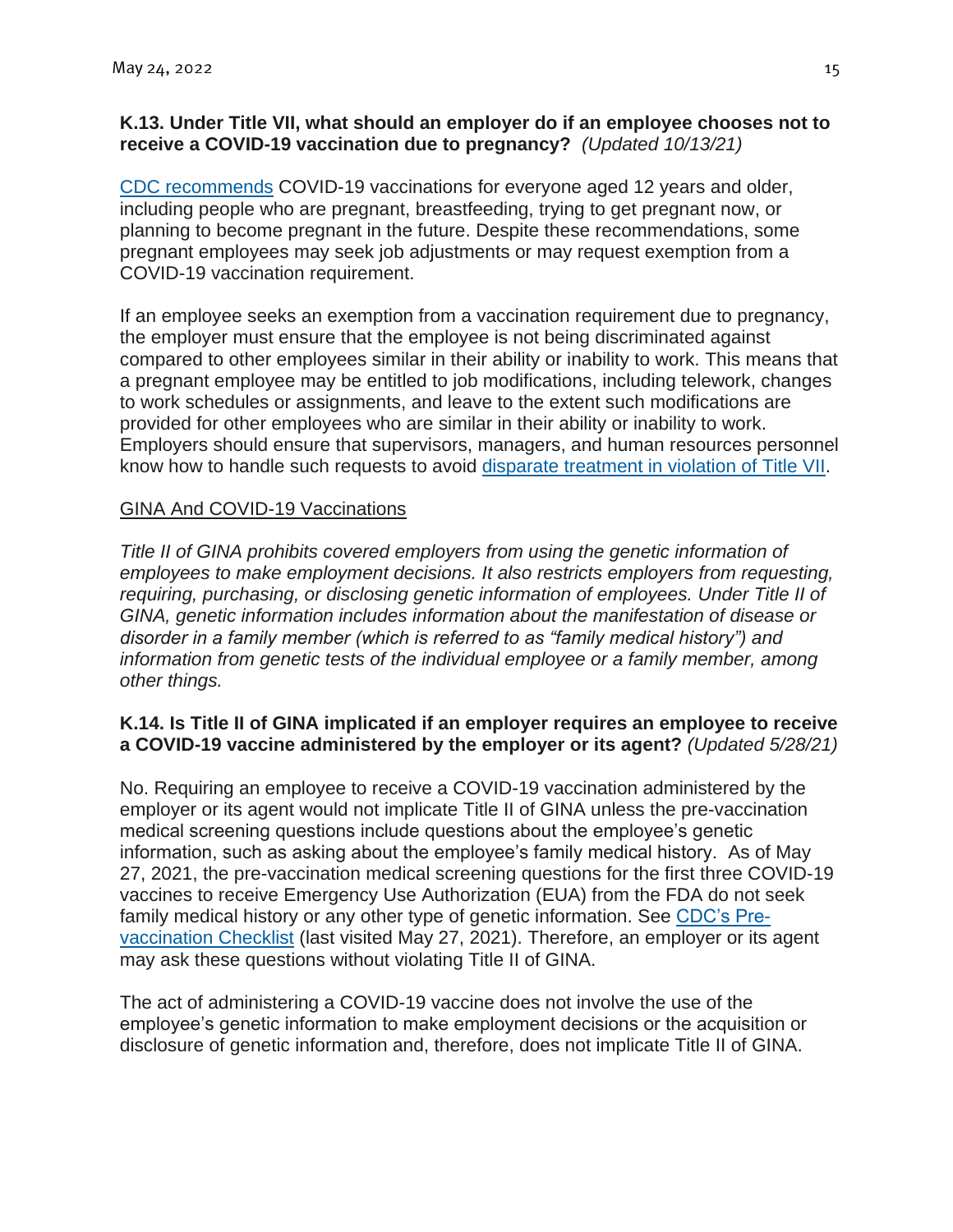#### **K.15. Is Title II of GINA implicated when an employer requires employees to provide documentation or other confirmation that they received a vaccination from a health care provider** *that is not affiliated with their employer* **(such as from the employee's personal physician or other health care provider, a pharmacy, or a public health department)?** *(Updated 10/13/21)*

No. An employer requiring an employee to show documentation or other confirmation of vaccination from a health care provider unaffiliated with the employer, such as the employee's personal physician or other health care provider, a pharmacy, or a public health department, is not using, acquiring, or disclosing genetic information and, therefore, is not implicating Title II of GINA. This is the case even if the medical screening questions that must be asked before vaccination include questions about genetic information, because documentation or other confirmation of vaccination would not reveal genetic information. Title II of GINA does not prohibit an employee's *own* health care provider from asking questions about genetic information. This GINA Title II prohibition only applies to the employer or its agent. Employer Incentives For COVID-19 Voluntary Vaccinations Under ADA and GINA ADA: Employer Incentives for Voluntary COVID-19 Vaccinations

#### **K.16. Does the ADA limit the value of the incentive employers may offer to employees for voluntarily receiving a COVID-19 vaccination from a health care provider** *that is not affiliated with their employer* **(such as the employee's personal physician or other health care provider, a pharmacy, or a public health department)?** *(Updated 10/13/21)*

No. The ADA does not limit the incentives an employer may offer to encourage employees to voluntarily receive a COVID-19 vaccination, or to provide confirmation of vaccination, if the health care provider administering a COVID-19 vaccine *is not the employer or its agent*. By contrast, if an employer offers an incentive to employees to voluntarily receive a vaccination *administered by the employer or its agent*, the ADA's rules on disability-related inquiries apply and the value of the incentive may not be so substantial as to be coercive. See K.17.

As noted in K 4., the employer is required to keep vaccination information confidential under the ADA.

#### **K.17. Under the ADA, are there limits on the value of the incentive employers may offer to employees for voluntarily receiving a COVID-19 vaccination** *administered by the employer or its agent***?** *(Updated 10/13/21)*

Yes. When the employer or its agent administers a COVID-19 vaccine, the value of the incentive (which includes both rewards and penalties) may not be so substantial as to be coercive. Because vaccinations require employees to answer pre-vaccination disability-related screening questions, a very large incentive could make employees feel pressured to disclose protected medical information to their employers or their agents. As explained in K.16., however, this incentive limit does not apply if an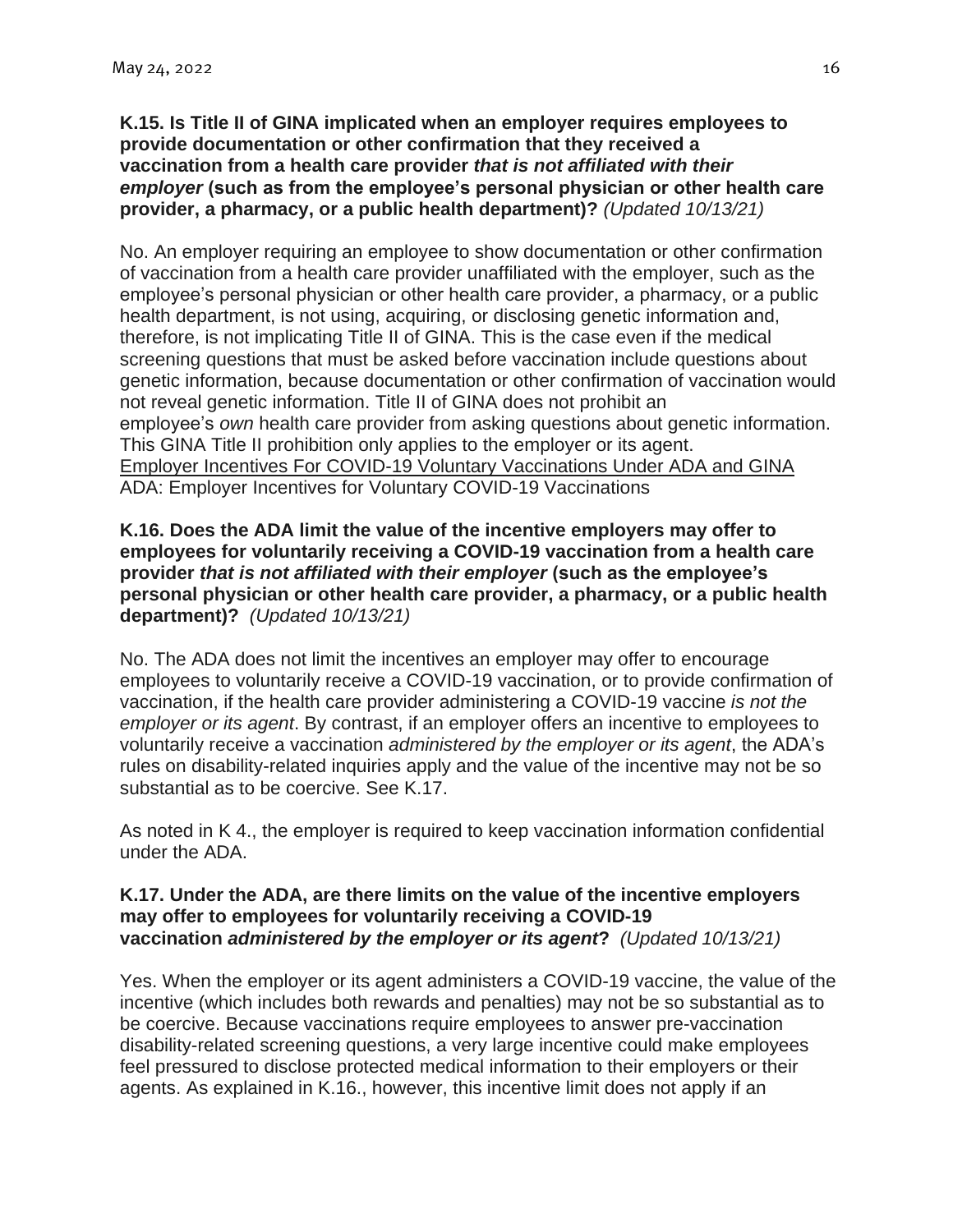employer offers an incentive to encourage employees to be voluntarily vaccinated by a health care provider that is not their employer or an agent of their employer. GINA: Employer Incentives for Voluntary COVID-19 Vaccinations

# **K.18. Does GINA limit the value of the incentive employers may offer employees if employees or their family members get a COVID-19 vaccination from a health care provider** *that is not affiliated with the employer* **(such as the employee's personal physician or other health care provider, a pharmacy, or a public health department)?** (*Updated 10/13/21*)

No. GINA does not limit the incentives an employer may offer to employees to encourage them or their family members to get a COVID-19 vaccine or provide confirmation of vaccination if the health care provider administering the vaccine is not the employer or its agent. If an employer asks an employee to show documentation or other confirmation that the employee or a family member has been vaccinated, it is not an unlawful request for genetic information under GINA because the fact that someone received a vaccination is not information about the manifestation of a disease or disorder in a family member (known as "family medical history" under GINA), nor is it any other form of genetic information. GINA's restrictions on employers acquiring genetic information (including those prohibiting incentives in exchange for genetic information), therefore, do not apply.

**K.19. Under GINA, may an employer offer an incentive to employees in exchange for the employee getting vaccinated by the employer or its agent?** *(5/28/21)* Yes. Under GINA, as long as an employer does not acquire genetic information while administering the vaccines, employers may offer incentives to employees for getting vaccinated. Because the pre-vaccination medical screening questions for the three COVID-19 vaccines now available do not inquire about genetic information, employers may offer incentives to their employees for getting vaccinated. See [K.14](https://www.eeoc.gov/wysk/what-you-should-know-about-covid-19-and-ada-rehabilitation-act-and-other-eeo-laws#K.14) for more about GINA and pre-vaccination medical screening questions.

# **K.20. Under GINA, may an employer offer an incentive to an employee in return for an employee's** *family member* **getting vaccinated by the employer or its agent?** *(5/28/21)*

No. Under GINA's Title II health and genetic services provision, an employer may not offer any incentives to an employee in exchange for a family member's receipt of a vaccination from an employer or its agent. Providing such an incentive to an employee because a family member was vaccinated by the employer or its agent would require the vaccinator to ask the family member the pre-vaccination medical screening questions, which include medical questions about the family member. Asking these medical questions would lead to the employer's receipt of genetic information in the form of family medical history *of the employee*. The regulations implementing Title II of GINA prohibit employers from providing incentives in exchange for genetic information. Therefore, the employer may not offer incentives in exchange for the family member getting vaccinated. However, employers may still offer an employee's family member